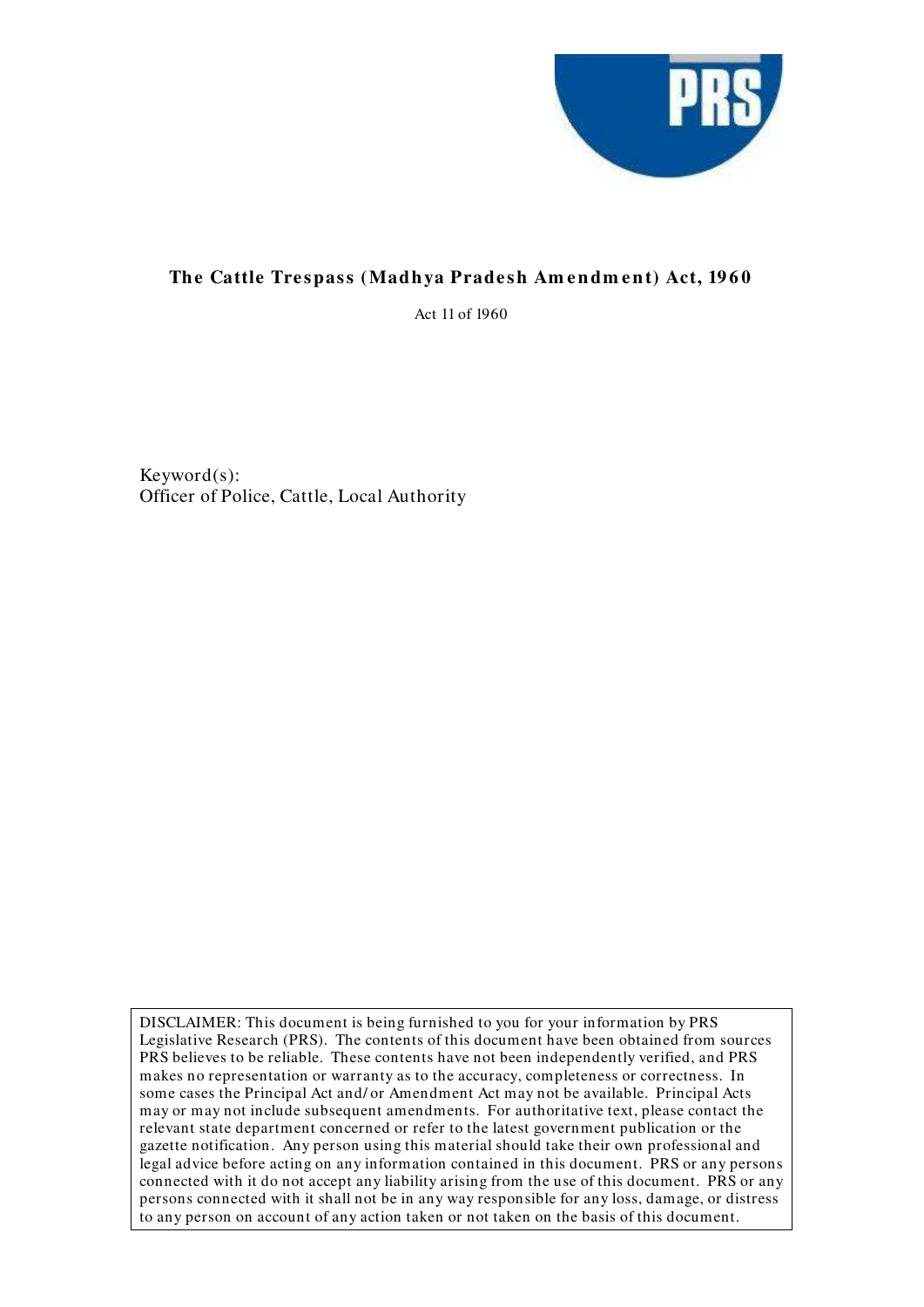# MADHYA PRADESH ACT

### No. 11 of 1960

# THE CATTLE TRESPASS (MADHYA PRADESH AMENDMENT) ACT, 1960

### TABLE OF CONTENTS

| Sections |                               |  |  |  |  |  |  | Page |     |
|----------|-------------------------------|--|--|--|--|--|--|------|-----|
|          | 1. Short title.               |  |  |  |  |  |  |      | 334 |
|          | 2. Insertion of section 12-B. |  |  |  |  |  |  |      | 334 |
|          |                               |  |  |  |  |  |  |      |     |

 $\epsilon$  ,  $\zeta$  ) is de

 $\gamma_{1,1}^{1,1,1}$ 

V)